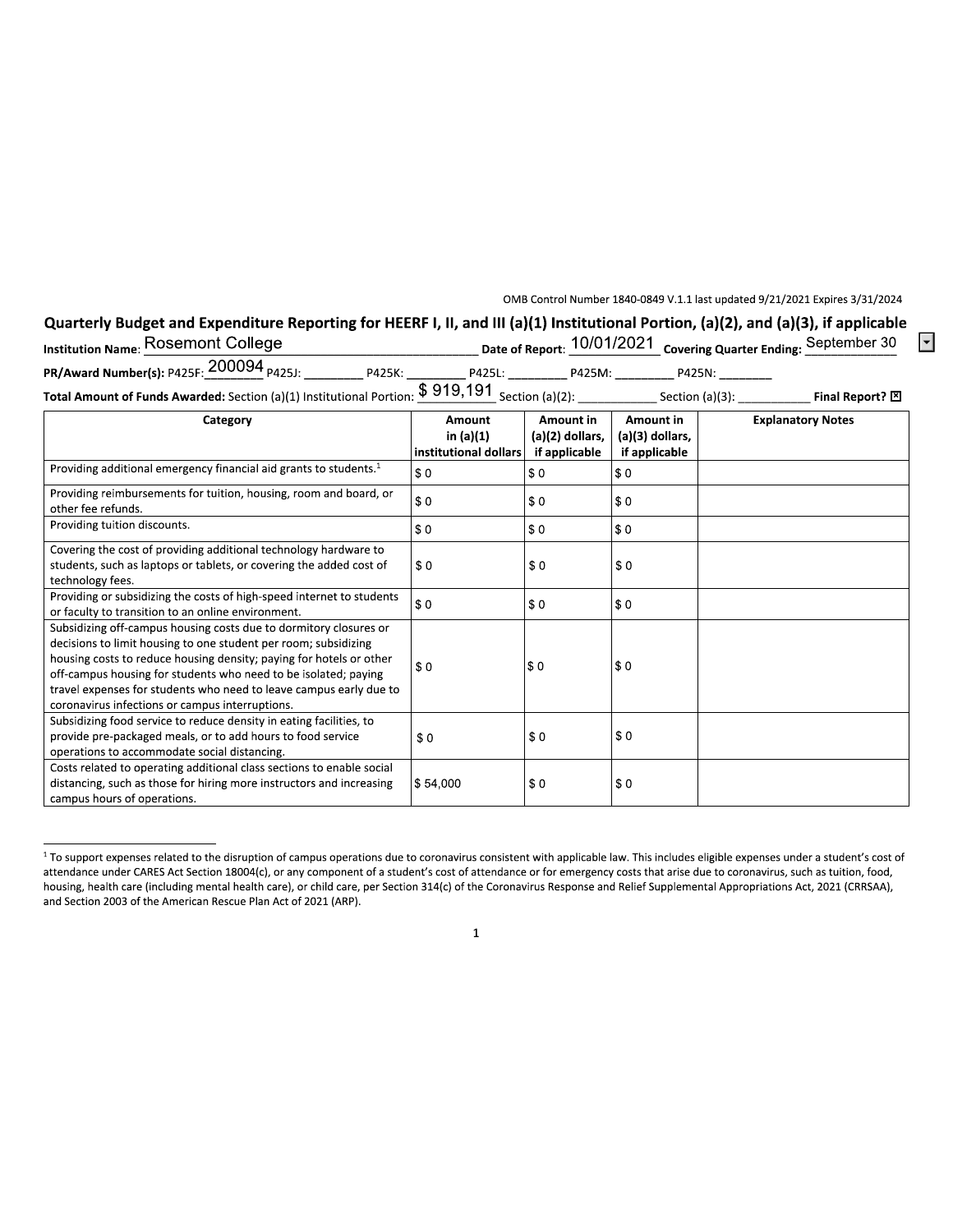| Category                                                                                                                                                                                                                                                                     | Amount<br>in $(a)(1)$<br>institutional dollars | Amount in<br>(a)(2) dollars,<br>if applicable | Amount in<br>(a)(3) dollars,<br>if applicable | <b>Explanatory Notes</b> |
|------------------------------------------------------------------------------------------------------------------------------------------------------------------------------------------------------------------------------------------------------------------------------|------------------------------------------------|-----------------------------------------------|-----------------------------------------------|--------------------------|
| Campus safety and operations. <sup>2</sup>                                                                                                                                                                                                                                   | \$175,020                                      | \$0                                           | \$0                                           |                          |
| Purchasing, leasing, or renting additional instructional equipment<br>and supplies (such as laboratory equipment or computers) to reduce<br>the number of students sharing equipment or supplies during a class<br>period and to provide time for disinfection between uses. | \$0                                            | \$0                                           | \$0                                           |                          |
| Replacing lost revenue from academic sources. <sup>3</sup>                                                                                                                                                                                                                   | \$637,251                                      | \$0                                           | \$0                                           |                          |
| Replacing lost revenue from auxiliary services sources (i.e., cancelled<br>ancillary events; disruption of food service, dorms, childcare, or<br>other facilities; cancellation of use of campus venues by other<br>organizations, lost parking revenue, etc.). <sup>3</sup> | \$0                                            | \$0                                           | \$0                                           |                          |
| Purchasing faculty and staff training in online instruction; or paying<br>additional funds to staff who are providing training in addition to<br>their regular job responsibilities.                                                                                         | \$0                                            | \$0                                           | \$0                                           |                          |
| Purchasing, leasing, or renting additional equipment or software to<br>enable distance learning, or upgrading campus wi-fi access or<br>extending open networks to parking lots or public spaces, etc.                                                                       | \$0                                            | \$0                                           | \$0                                           |                          |
| Other Uses of (a)(1) Institutional Portion funds. <sup>4</sup>                                                                                                                                                                                                               | \$52,920                                       |                                               |                                               |                          |
| Other Uses of (a)(2) or (a)(3) funds, if applicable. <sup>5</sup>                                                                                                                                                                                                            |                                                | \$0                                           | \$0                                           |                          |
| <b>Quarterly Expenditures for Each Program</b>                                                                                                                                                                                                                               | \$919,191                                      | \$0                                           | \$0                                           |                          |
| <b>Total of Quarterly Expenditures</b>                                                                                                                                                                                                                                       | \$919,191                                      |                                               |                                               |                          |

For all of Quarterly Expenditures<br>
<sup>2</sup> Including costs or expenses related to the disinfecting and cleaning of dorms and other campus facilities, purchases of personal protective equipment (PPE), purchases of<br>
cleaning su %) including costs or expenses related to the disinfecting and cleaning of dorms and other campus facilities, purchases of personal protective equipment (PPE), purchases of cleaning, the reconfiguration of facilities to pr

<sup>,</sup>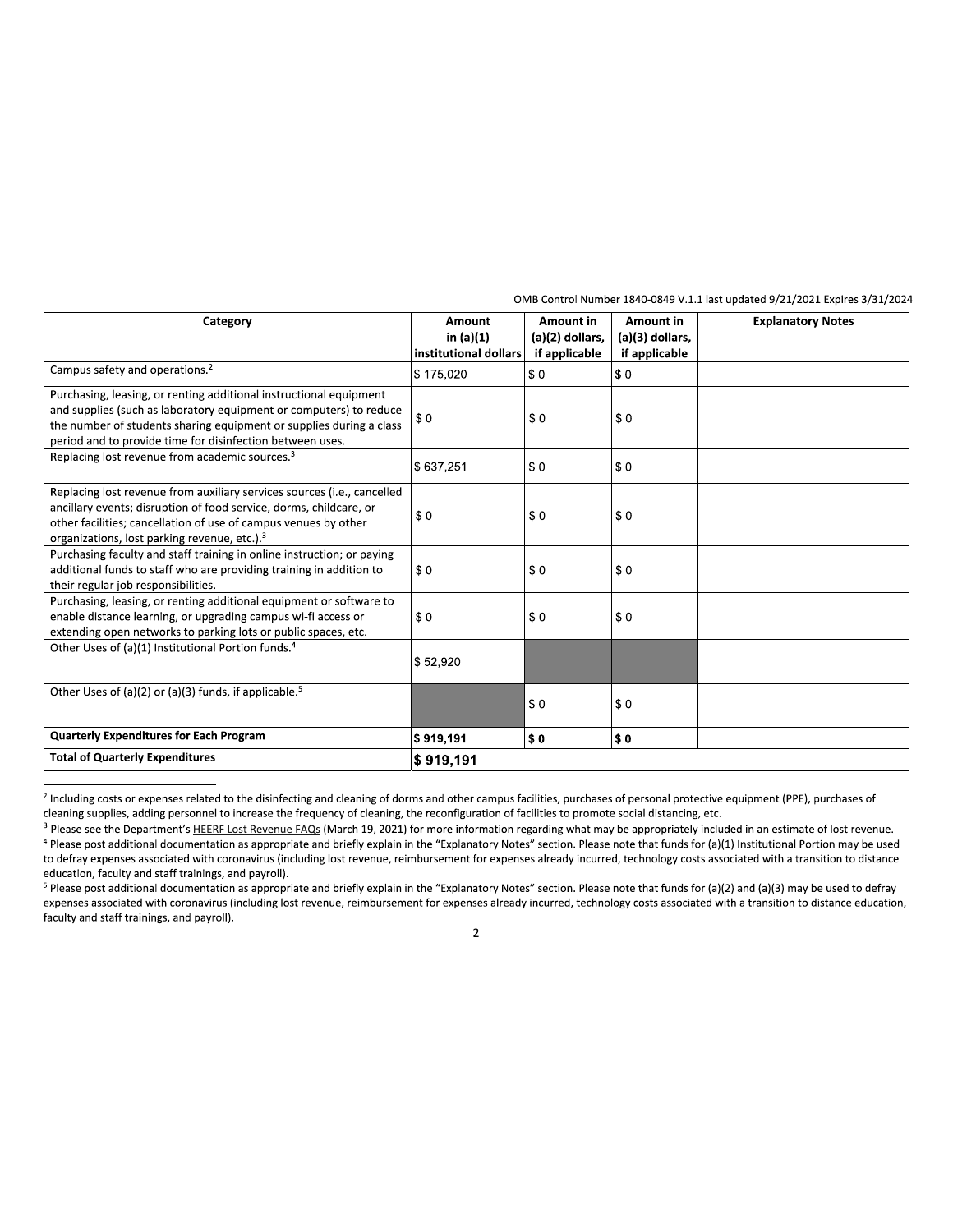## **Form Instructions**

OMB Control Number 1840-0849 V.1.1 last updated 9/21/2021 Expires 3/31/2024

Completing the Form: On each form, fill out the institution of higher education (IHE or institution) name, the date of the report, the appropriate quarter the report covers (September 30, December 31, March 31, June 30), the 11-digit PR/Award Number (number is found in Box 2 of your Grant Award Notification (GAN)) for each HEERF grant funding stream as applicable, the total amount of funds awarded by the Department (including reserve funds if awarded), and check the box if the report is a "final report." Institutions that expended HEERF grant funds during the calendar quarter from January 1 - March 30, 2021 are required to post the quarterly report that involved the expenditure of HEERF II CRRSAA and HEERF I CARES Act funds. The Department did not previously affirmatively indicate this reporting requirement was in place for HEERF II CRRSAA funds. As such, institutions may have until the end of the second calendar quarter, June 30, 2021, to post these retroactive reports if they have not already done so. As of the July 10, 2021 quarterly reporting deadline, institutions are encouraged, but not required to, submit the quarterly reports (this institutional reporting form and the student quarterly report) to the Department by emailing those reports as PDF attachments to HEERFreporting@ed.gov.

In the chart, an institution must specify the amount of expended HEERF I, II, and IIII funds for each funding category: (a)(1) Institutional Portion; (a)(2), and (a)(3), if applicable. (a)(2) funds include Assistance Listing Numbers (ALNs) 84.425J (Historically Black Colleges and Universities (HBCUs)), 84.425K (Tribally Controlled Colleges and Universities (TCCUs)), 84.425L (Minority Serving Institutions (MSIs)), 84.425M (Strengthening Institutions Program (SIP)); (a)(3) funds are for ALN 84.425N (Fund for the Improvement of Postsecondary Education (FIPSE) Formula Grant) and 84.425S (SAIHE). Each category is deliberately broad and may not capture specific grant program requirements. Explanatory footnotes help clarify certain reporting categories. While some items in the chart are blocked out, please note that the blocking of such items is consistent with Department guidance and FAQs and is not definitive. Provide brief explanatory notes for how funds were expended, including the title and brief description of each project or activity in which funds were expended. Do not include personally identifiable information (PII). Calculate the amount of the (a)(1) Institutional Portion, (a)(2) and (a)(3) funds in the "Quarterly Expenditures for each Program" row, and the grand total of all three in the "Total of Quarterly Expenditures" row. Round expenditures to the nearest dollar. If there is no expenditure to report for a given cell, fill it with a "0." Please refrain from using any symbols throughout the form, including but not limited to ">" or "~."

Posting the Form: This form must be conspicuously posted on the institution's primary website on the same page the reports of the IHE's activities as to the emergency financial aid grants to students made with funds from the IHE's allocation under (a)(1) of the CARES Act, CRRSAA, and ARP (Student Aid Portion) are posted. It must be posted as a PDF. No handwritten or scanned PDFs are allowed. Please refrain from adding additional material to the uploaded form. The PDF must be named in the following manner: [8- digit OPEID]\_[Survey Name]\_[Quarter/Year]\_[Date of Release]. For example, 01177600\_HEERF\_Q32021\_101021. The 8-digit OPEID can be found at the DAPIP website or the NCES website. In the event a DUNS number applies to multiple OPEIDs, use the OPEID for the campus with the highest enrollment. The quarter pertains to the calendar year, following the same cadence the reporting periods follows. The date of release should be reported as the deadline for form submission, 10 days after the end of each reporting period. A new separate form must be posted covering each quarterly reporting period (September 30, December 31, March 31, June 30), concluding after either (1) posting the quarterly report ending September 30, 2023 or (2) when an institution has expended and liquidated all (a)(1) Institutional Portion, (a)(2), and (a)(3) funds and checks the "final report" box. IHEs must post this quarterly report form no later than 10 days after the end of each calendar quarter (October 10, January 10, April 10, July 10). Each quarterly report must be separately maintained in a PDF document linked directly from the IHE's HEERF reporting webpage. Reports must be maintained for at least three years after the submission of the final report per 2 CFR § 200.333. Any changes or updates after initial posting must be conspicuously noted after initial posting and the date of the change must be noted in the "Date of Report" line.

 $\overline{3}$